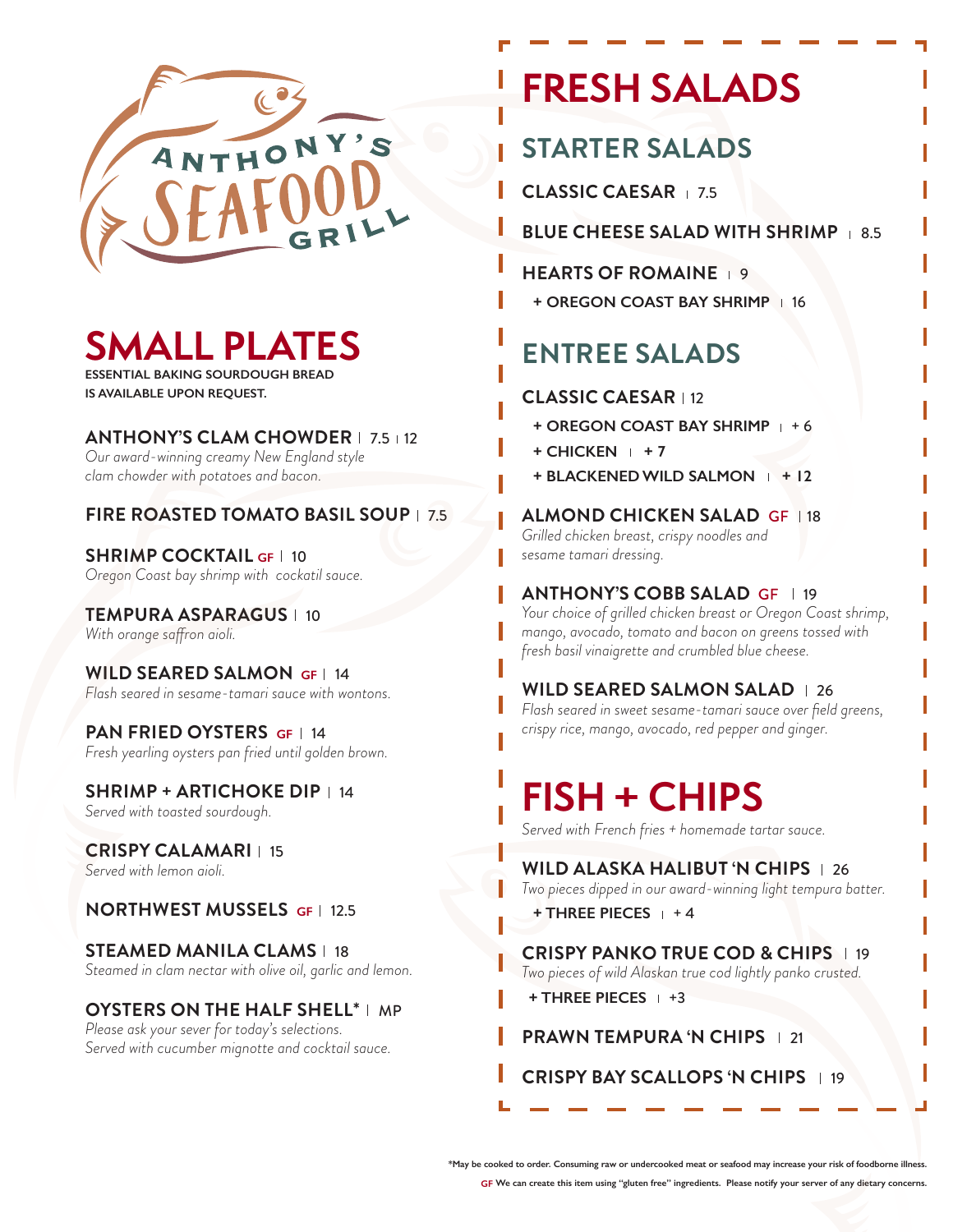## **FISH TACOS**

*Our fish tacos are served with corn tortilla chips and salsa.*

**MAHI MAHI TACOS** | 18 *Chargrilled and wrapped in warm flour tortillas with salsa mayo, tomatoes and cilantro.* 

**STEAK TACOS** 17 *Served in a warm flour tortilla with seasoned slow roasted top sirloin, cabbage and salsa mayo.*

#### **BLACKENED ROCKFISH TACOS** 1 17

*Served in a warm flour tortilla with pineapple-mango salsa.*

### **CRISPY COD TACOS** | 16

*Served in a warm flour tortilla with crispy panko true cod, cabbage and salsa mayo.* 

### **JOIN US FOR TACO TUESDAY** | \$1**5**

*Mix and match and two tacos from above! Served with chips and salsa.* 

**N.W. SHELLFISH**

### **ROASTED GARLIC PRAWNS GF | 21**

*Oven roasted with garlic butter and lemon. Finished with gremolata and served with almond basmati rice and seasonal vegetables.* 

### **PAN FRIED OYSTERS\* GF 126**

*Fresh yearling oysters pan fried until golden brown. Served with almond basmati rice.*

### **NORTHWEST CIOPPINO** | 26

*Wild salmon, Manila clams, Alaska cod and Northwest mussels simmered in a savory tomato-herb broth.* 

### **OFF THE GRILL**

*Enjoy a cup of our award-winning clam chowder or starter classic Caesar with the purchase of any*  of our entrees | +6

### **FRESH IDAHO RAINBOW TROUT** | 26

*Chargrilled and finished with melting leeks, crispy bacon and beurre blanc.* 

### **KALBI CHICKEN BOWL** | 19

*With sesame tamari glaze over pineapple Jasmine rice, seasonal greens and creamy sesame dressing.*

### **WILD ALASKA LINGCOD** | 24

*Chargrilled with hazelnut butter and finished with a rhubarb coulis. Garnished with rhubarb relish.*

### **WILD ALASKA SALMON BOWL** 1 24

*Chargrilled with ponzu sauce over pineapple Jasmine rice, seasonal greens and creamy sesame dressing.* 

### **ROYAL RANCH PRIME**

**TOP SIRLOIN\* GF** 29 *Grilled to your liking and served with champ potatoes.* 

- **+ ROASTED SCAMPI PRAWNS + +7**
- **+ PAN FRIED OYSTERS + +5**
- **+ TEMPURA PRAWNS + +7**

### **ROYAL RANCH NEW YORK STRIP STEAK\*** 134

*Grilled to your liking and served with champ potatoes.* 

**@anthonysrestnw FOLLOW US!**

**\*May be cooked to order. Consuming raw or undercooked meat or seafood may increase your risk of foodborne illness.**

**GF We can create this item using "gluten free" ingredients. Please notify your server of any dietary concerns.**